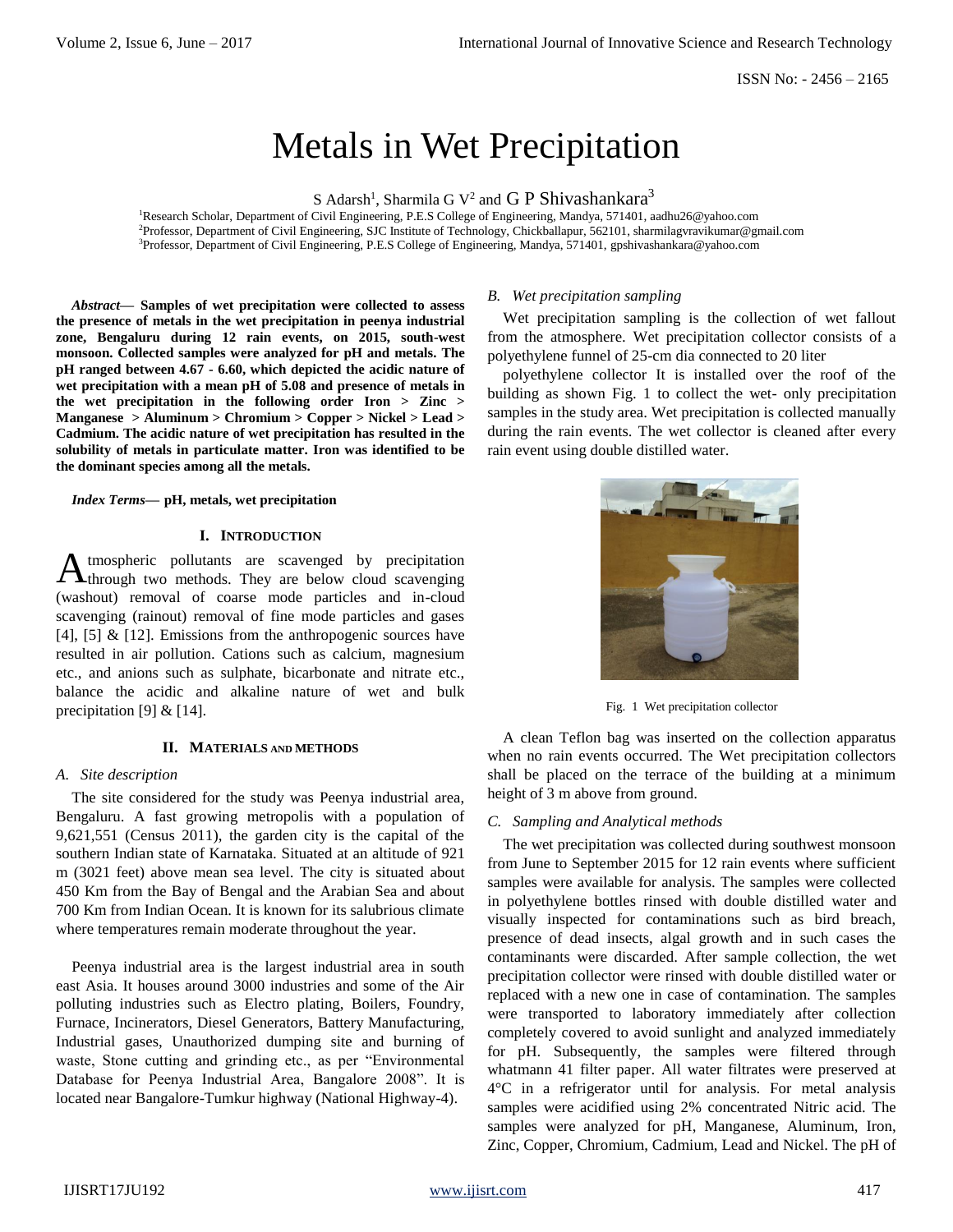the samples was measured using SYSTRONICS (Model SYS-361) instrument. Metals were analyzed using Inductively Coupled Plasma - Optical Emission Spectrometers (PERKIN ELMER-ICP-OES (OPTIMA 8000) and Atomic Absorption Spectroscopy (AAS - Model VARIAN SPECTRAA 240). The sample analysis data has been plotted using Box and Whisker plots. Box plot depicts the cluster of data based on their quartiles showing medians. Whiskers (line extending from the top and bottom of the box) help to understand the Maximum and Minimum value of the parameter.

#### **III. RESULTS AND DISCUSSIONS**

The pH of the wet precipitation ranged between 4.67 - 6.60 with a mean value of 5.08 as shown in Fig. 2. It is less than the threshold point of neutrality 5.6 [6] and depicts acidic nature of the wet precipitation.

| 7.00 |    |
|------|----|
| 6.50 |    |
| 6.00 |    |
| 5.50 |    |
| 5.00 |    |
| 4.50 | Ì  |
| 4.00 |    |
|      | pН |

Fig. 2 pH of wet precipitation

Other studies have reported the acidic nature of the wet precipitation is due to the increasing concentrations of  $SO<sub>4</sub><sup>2</sup>$  and NO<sub>3</sub> anions in the atmosphere due to the anthropogenic sources such as industrial emissions, emissions from diesel generators, traffic emissions from the neighborhood area resulting in the formation of sulfuric and nitric acid [9], [10], [12], [13]  $\&$  [14] The alkaline nature of bulk precipitation has turned acidic over the last three decades as reported by Munawar Pasha, et al., 2010. The study area is one of the biggest industrial areas in Asia. It is located next to the national highway that is busy round the clock.

The wet precipitation samples were analyzed for metals. Its mean concentrations are as follows, Iron: 9.614µeq/l (0.268) mg/l), Zinc: 1.619 µeq/l (0.053 mg/l), Manganese: 0.965 µeq/l (0.027 mg/l), Aluminium: 0.81µeq/l (0.011 mg/l), Chromium: 0.751µeq/l (0.020 mg/l), Copper: 0.635 µeq/l (0.020 mg/l), Nickel: 0.258 µeq/l (0.008 mg/l), Lead: 0.041µeq/l (0.004 mg/l) and Cadmium:  $0.021 \mu$ eq/l  $(0.001 \text{ mg/l})$  as shown in Fig. 3.

The air quality details of the study area were collected from Karnataka State Pollution Control Board (KSPCB) to assess the  $PM_{10}$  concentration. As shown in Table I,  $PM_{10}$  concentration has crossed the prescribed standard limits of Central Pollution Control Board (CPCB) of INDIA. The particulate matter concentration is almost twice the prescribed limits. This depicts the pollution level of the study area. The pollutants present in the ambient air affects the quality of the wet precipitation [1].

| TABLE 1. Annual Average $Pm_{10}$ Concentration In Ambient Air At |
|-------------------------------------------------------------------|
| Different Stations In Bengaluru During 2015                       |

| SL.<br>No.                                                                                                                                                                                     | Air sampling station   | $PM_{10}$<br>$(\mu$ g/m $3)$ | Source of the data                                                   |  |  |
|------------------------------------------------------------------------------------------------------------------------------------------------------------------------------------------------|------------------------|------------------------------|----------------------------------------------------------------------|--|--|
| 1                                                                                                                                                                                              | Peenya Gymkhana        | 127.30                       | http://kspcb.gov.in/AQI-<br>DATA-Bangalore-CITY-<br>Jan-Dec-2015.pdf |  |  |
| $\overline{c}$                                                                                                                                                                                 | Peenya Industrial Area | 134.70                       |                                                                      |  |  |
| 3                                                                                                                                                                                              | Yeshwanthpura          | 127.80                       |                                                                      |  |  |
| National Ambient Air Quality Standard (NAAQS 2009) for Respirable<br>Suspended Particulate Matter is 60.0 $\mu$ g/m <sup>3</sup> as prescribed by<br>Central Pollution Control Board of India. |                        |                              |                                                                      |  |  |

The various studies on the chemical composition of particulate matter reports the presence of metals in it. Extractable chromium was reported in atmospheric particulate matter [2]. Presence of lead, zinc, chromium and cadmium in wet precipitation with a concentration of 22.2, 70, 1.2 and 4 μg/L and 840, 16233, 32 and 54.8 ng/m<sup>3</sup> in PM<sub>10</sub> were due to the heavy traffic loads and industrial activities using the enrichment factors and correlation coefficients [3]. Presence of heavy metals such as  $Pb^{2+}$ ,  $Cd^{2+}$ ,  $Zn^{2+}$ , Fe<sup>3+</sup> and Cu<sup>2+</sup> at trace levels in air borne particulate matter through electro analytical techniques viz., direct current polarography and differential pulse anodic stripping voltammetry was determined [15]. The concentrations of airborne particulate matter trace metals in the industrial district of Santa Cruz, Rio de Janeiro, Brazil, where the main source of pollution was local industrial area. The major elements including Ca, Mg, K, Na, Al, Fe, Mn and trace elements such as Zn, Cu, Cr, Co, Pb, Cd were found high in the airborne suspended particles. The Mn, Cr and Ni` concentration levels were 2.4, 4.2 and 2.1 times much higher than the standard values of the elements set by United States Environment Protection Agency (USEPA) in the air [11]. Presence of metals in the ambient suspended particulate matter of the Coimbatore city, Tamilnadu, India with concentration in the order of  $Zn > Fe > Cu > Pb > Cr > Ni > Cd$  was identified. Usage of zinc for protective coating of iron may be the reason for the metals as per the study [16]. Air quality and trace metal chemistry of different size fractions of aerosols in North-North West India by collecting three different size fractions of aerosols – free fall (FF), Suspended Particulate Matter and  $PM_{10}$  as well as surface sediments reported, Ba and Pb are added largely by fossil fuel burning; Cu, Ni and Zn are contributed by various industries [17].

These studies report the presence of metals in the airborne particulate matter from various sources and is in agreement with the present study. Rainwater quality is directly influenced by the particulate matter present in the atmosphere. The metals present in particulate matter get dissolved in the wet precipitation due to the acidic nature of pH during the rain, resulting in the presence of metals [7], [8], [14] & [3].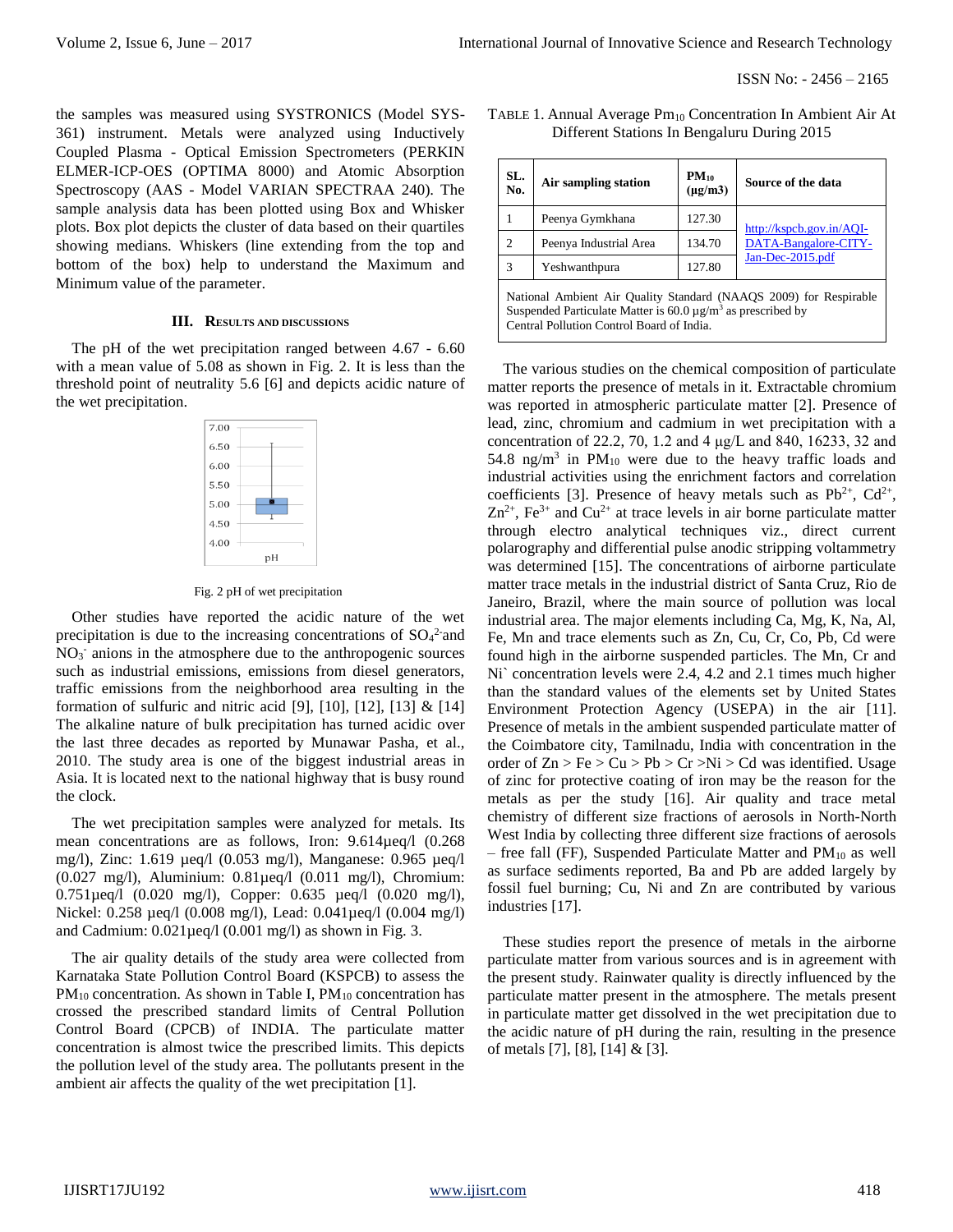ISSN No: - 2456 – 2165



Fig. 3 Concentration of metals in wet precipitation samples collected from peenya industrial zone